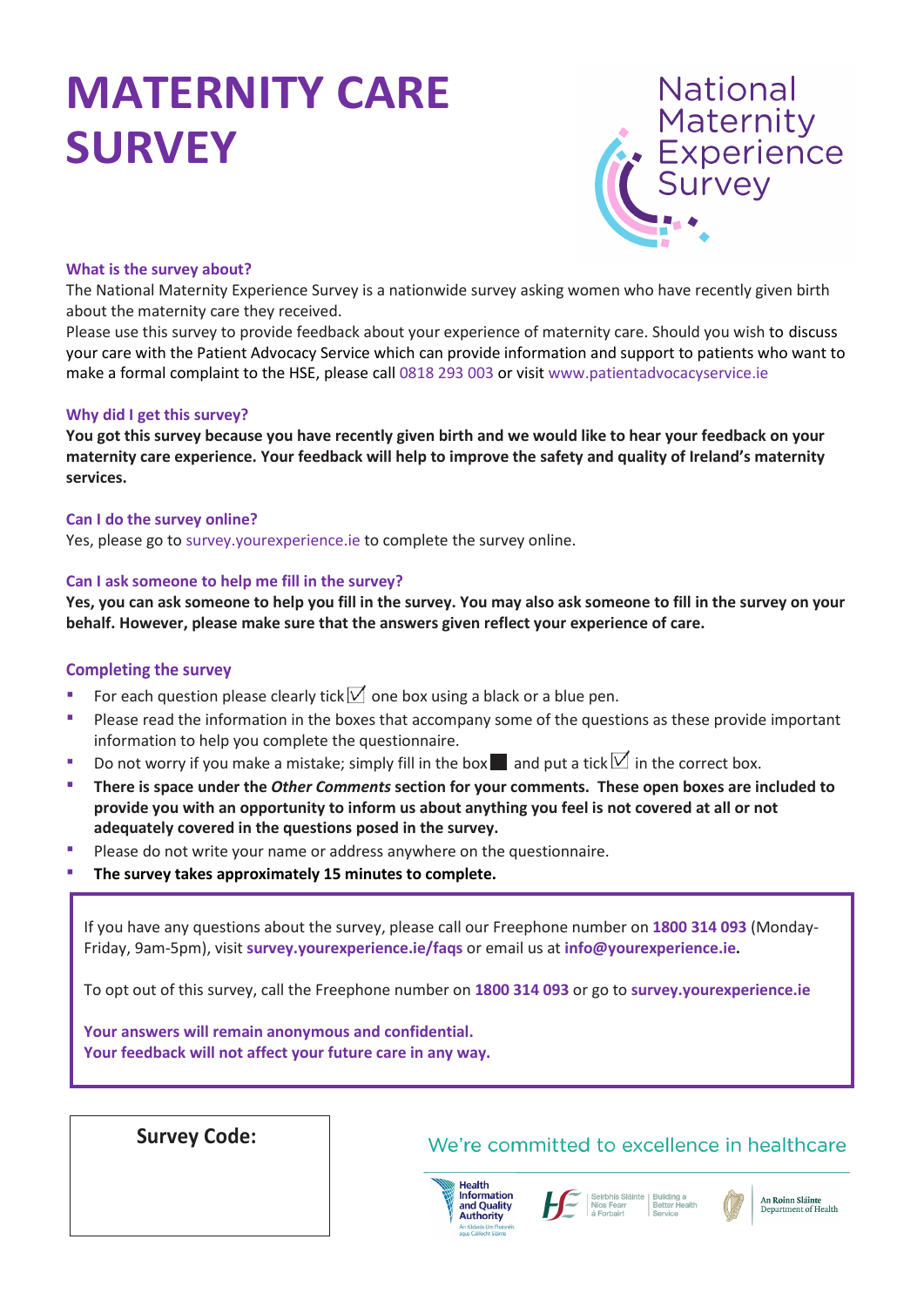## **Stage 1 - Care while you were pregnant (Antenatal care)**

|     | The following section asks about your experiences of care during your pregnancy. |                                                                               |                                                                                        |  |  |  |  |
|-----|----------------------------------------------------------------------------------|-------------------------------------------------------------------------------|----------------------------------------------------------------------------------------|--|--|--|--|
|     |                                                                                  |                                                                               |                                                                                        |  |  |  |  |
| Q1. | In your most recent pregnancy, did you give birth to                             |                                                                               |                                                                                        |  |  |  |  |
|     | 1                                                                                | A single baby                                                                 |                                                                                        |  |  |  |  |
|     | 2                                                                                | Twins                                                                         |                                                                                        |  |  |  |  |
|     | $\overline{\phantom{a}}$                                                         | Triplets, quads or more                                                       |                                                                                        |  |  |  |  |
|     |                                                                                  |                                                                               |                                                                                        |  |  |  |  |
| Q2. |                                                                                  |                                                                               | Who was the first health care professional you saw when you thought you were pregnant? |  |  |  |  |
|     | 1                                                                                | GP / family doctor                                                            |                                                                                        |  |  |  |  |
|     | $\overline{2}$                                                                   | Midwife                                                                       |                                                                                        |  |  |  |  |
|     | 3                                                                                | Other                                                                         |                                                                                        |  |  |  |  |
|     |                                                                                  |                                                                               |                                                                                        |  |  |  |  |
| Q3. |                                                                                  | Were you offered a choice about the type of maternity care you would receive? |                                                                                        |  |  |  |  |
|     | 1                                                                                | Yes                                                                           | $\rightarrow$ GO TO Q4.                                                                |  |  |  |  |
|     | 2                                                                                | I was not offered any choices                                                 | $\rightarrow$ GO TO Q5.                                                                |  |  |  |  |

- **3** I had no choices due to medical reasons  $\rightarrow$  **GO TO Q5.**
- **4** Don't know or can't remember → GO TO Q5.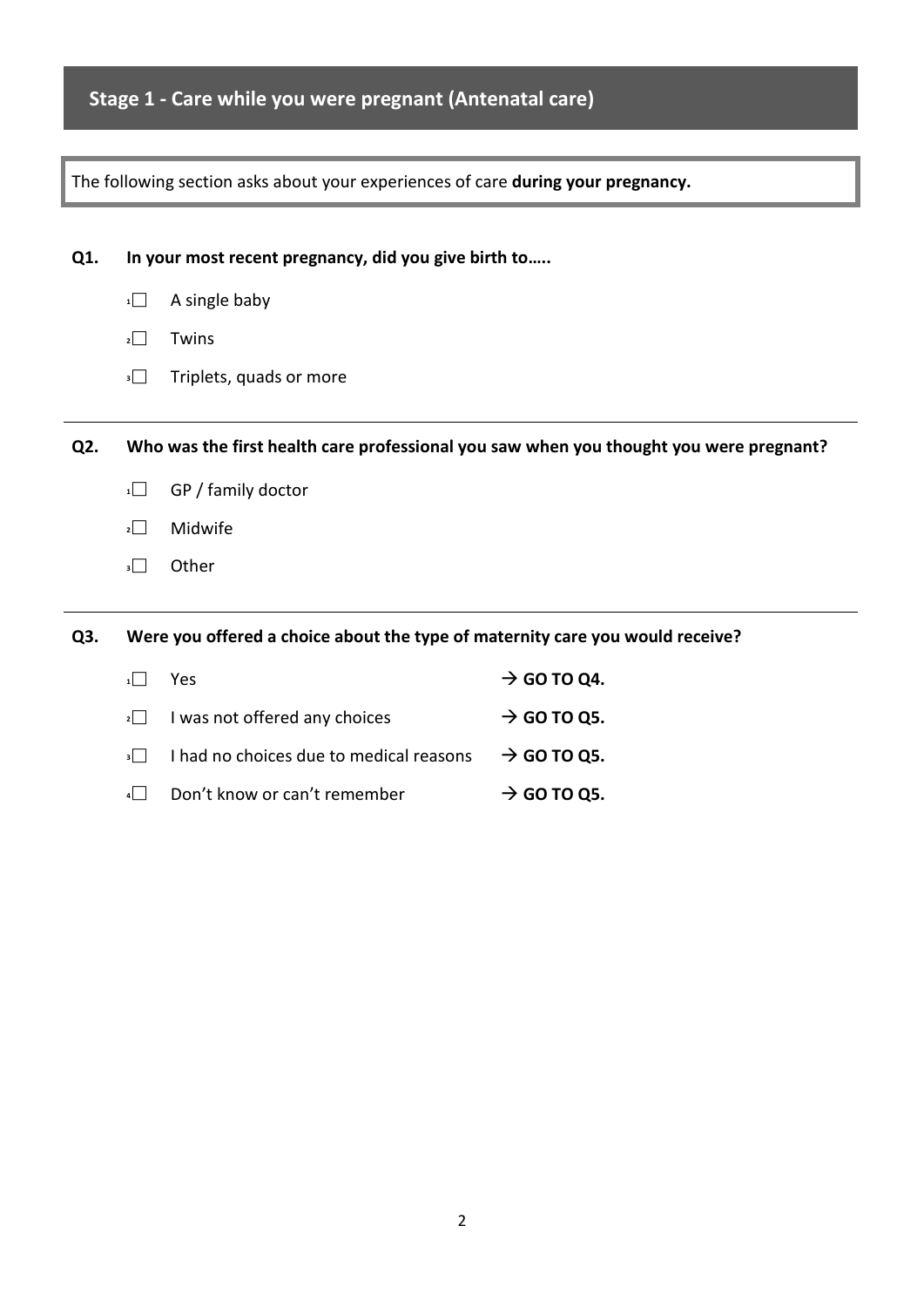## **Q4. Which of the following choices were you offered?** *Please tick all that apply*

| 1               | Public care. Also known as combined care or shared care. Regular antenatal check-ups with<br>midwives and/or obstetricians in the hospital and, in most cases, with your General Practitioner<br>(GP). Labour and birth in the hospital. Postnatal care in a public ward in the hospital with<br>subsequent postnatal check-ups in a community setting.                                                                                                                       |
|-----------------|-------------------------------------------------------------------------------------------------------------------------------------------------------------------------------------------------------------------------------------------------------------------------------------------------------------------------------------------------------------------------------------------------------------------------------------------------------------------------------|
| 2               | Consultant-led care private or semi-private. Antenatal check-ups with a private<br>obstetrician (who you choose) with the option of sharing these with your GP as part of<br>combined/shared care if you choose. Labour and birth in the hospital with care provided by your<br>obstetrician/your obstetrician's team and hospital midwives. Postnatal care in a private or semi-<br>private ward in the hospital with subsequent postnatal check-ups in a community setting. |
| $\vert$         | DOMINO (Domiciliary In and Out). Antenatal check-ups with one midwife or a small team<br>of midwives in the hospital or in a community setting, with the option of sharing these antenatal<br>checks-ups with your GP as part of combined/shared care if you choose. Labour and birth in the<br>hospital. Transfer home within 12-24 hours after birth. Postnatal care in a public ward in the<br>hospital with subsequent postnatal check-ups in a community setting.        |
| $\vert$ $\vert$ | Midwifery-led care with birth in a midwifery-led unit (Cavan General and Our<br>Lady of Lourdes Hospital Drogheda only). Antenatal check-ups with a midwife or a small<br>team of midwives in a midwifery-led unit or in a community setting. Labour and birth in a<br>midwifery-led unit. Postnatal care in a midwifery-led unit with subsequent postnatal check-ups in<br>a community setting.                                                                              |
| 5               | Community midwifery team care. Antenatal check-ups with a midwife or a small team of<br>midwives in the hospital or in a community setting, with the option of sharing these antenatal<br>check-ups with your GP as part of combined/shared care if you choose. Labour and birth in the<br>hospital. Postnatal care in a public ward in the hospital with subsequent postnatal check-ups in a<br>community setting.                                                           |
| $\Box$          | Home birth with hospital based or self-employed community midwives (SECM).<br>Antenatal check-ups at home or in a community setting with either a hospital-based or self-<br>employed community midwife (who you choose). Labour and birth at home with care provided by<br>a midwife. Postnatal care in a community setting.                                                                                                                                                 |
| $\overline{z}$  | Don't know or can't remember                                                                                                                                                                                                                                                                                                                                                                                                                                                  |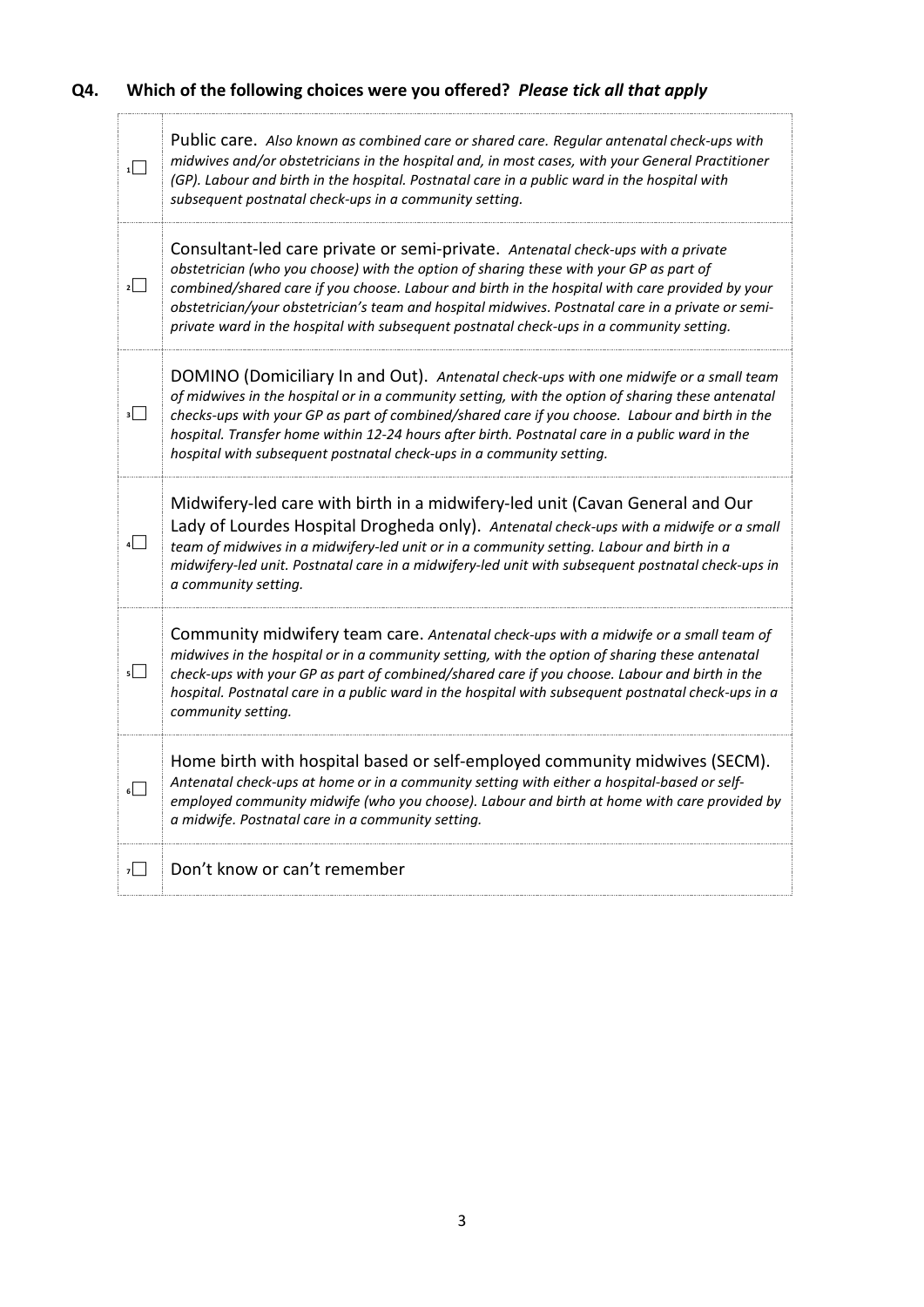| Q5. |                                              | What type of maternity care did you<br>have? Please tick one box only                                    |                         | Q7. | Are there any particular reasons you<br>did not go to antenatal classes or<br>courses? Please tick all that apply |                                                                                                                                              |  |  |
|-----|----------------------------------------------|----------------------------------------------------------------------------------------------------------|-------------------------|-----|-------------------------------------------------------------------------------------------------------------------|----------------------------------------------------------------------------------------------------------------------------------------------|--|--|
|     | $\sqrt{1}$                                   | Public care                                                                                              |                         |     | 1                                                                                                                 | It was not my first baby                                                                                                                     |  |  |
|     | $\overline{2}$                               | Consultant-led care private or<br>semi-private                                                           |                         |     | $\sqrt{2}$                                                                                                        | It was my first baby but I didn't<br>want to go to classes                                                                                   |  |  |
|     | 3                                            | DOMINO (Domiciliary In and Out)<br>Midwifery-led care with birth in a                                    |                         |     | $\overline{\phantom{a}}$                                                                                          | There were no available<br>spaces/they were booked out                                                                                       |  |  |
|     | 4                                            | midwifery led unit (Cavan General<br>and Our Lady of Lourdes Hospital<br>Drogheda only)                  |                         |     | 4                                                                                                                 | I couldn't find classes that were<br>right for me                                                                                            |  |  |
|     | $5\Box$                                      | Community midwifery team care                                                                            |                         |     | $5$                                                                                                               | There were no classes near me                                                                                                                |  |  |
|     |                                              | Home birth with hospital based or                                                                        |                         |     | $6$                                                                                                               | I had other commitments                                                                                                                      |  |  |
|     | $6\Box$                                      | self-employed community<br>midwives (SECM)                                                               |                         |     | $\mathbf{z}$                                                                                                      | Other                                                                                                                                        |  |  |
|     | 7□                                           | Care with a private home birth<br>midwife with transfer to<br>obstetric-led care for labour and<br>birth |                         | Q8. |                                                                                                                   | Thinking about the care you received<br>during your pregnancy, did you receive<br>enough information about physical<br>changes in your body? |  |  |
|     | $\overline{\phantom{0}}$                     | Don't know or can't remember                                                                             |                         |     | 1                                                                                                                 | Yes, definitely                                                                                                                              |  |  |
|     |                                              |                                                                                                          |                         |     | $2$                                                                                                               | Yes, to some extent                                                                                                                          |  |  |
| Q6. |                                              | During your pregnancy were you                                                                           |                         |     | 3                                                                                                                 | No                                                                                                                                           |  |  |
|     | offered any antenatal classes or<br>courses? |                                                                                                          |                         |     | 4                                                                                                                 | I did not want or need this<br>information                                                                                                   |  |  |
|     | 1                                            | Yes, and I did<br>them                                                                                   | $\rightarrow$ GO TO Q8. |     | $5\Box$                                                                                                           | Don't know or can't remember                                                                                                                 |  |  |
|     | $\overline{2}$                               | Yes, but I did not<br>do them                                                                            | $\rightarrow$ GO TO Q7. | Q9. |                                                                                                                   | Thinking about the care you received<br>during your pregnancy, did you receive                                                               |  |  |
|     | 3                                            | No                                                                                                       | $\rightarrow$ GO TO Q8. |     |                                                                                                                   | enough information about mental                                                                                                              |  |  |
|     | 4                                            | Don't know or                                                                                            | $\rightarrow$ GO TO Q8. |     |                                                                                                                   | health changes that may occur?                                                                                                               |  |  |
|     |                                              | can't remember                                                                                           |                         |     | $\overline{1}$                                                                                                    | Yes, definitely                                                                                                                              |  |  |
|     |                                              |                                                                                                          |                         |     | $\mathbf{2}$                                                                                                      | Yes, to some extent                                                                                                                          |  |  |
|     |                                              |                                                                                                          |                         |     | 3                                                                                                                 | No                                                                                                                                           |  |  |
|     |                                              |                                                                                                          |                         |     | 4                                                                                                                 | I did not want or need this<br>information                                                                                                   |  |  |
|     |                                              |                                                                                                          |                         |     | 5                                                                                                                 | Don't know or can't remember                                                                                                                 |  |  |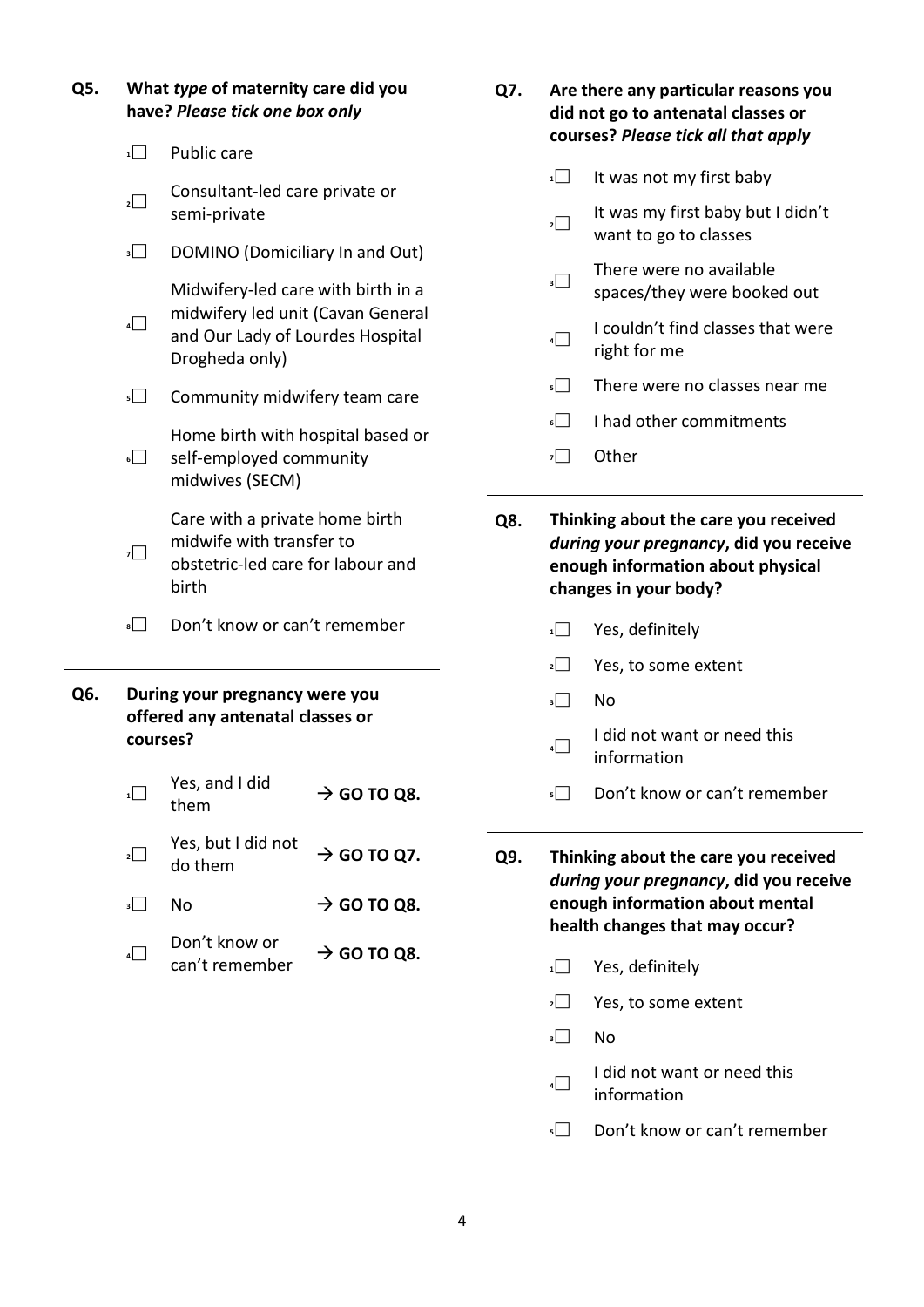| Q10. | Thinking about the care you received<br>during your pregnancy, did you receive<br>enough information about nutrition<br>during pregnancy? | Q13. | Thinking about the care you received<br>during your pregnancy, did you feel<br>that you were involved in decisions<br>about your care? |  |  |
|------|-------------------------------------------------------------------------------------------------------------------------------------------|------|----------------------------------------------------------------------------------------------------------------------------------------|--|--|
|      | $1$ $\Box$<br>Yes, definitely                                                                                                             |      | 1<br>Yes, always                                                                                                                       |  |  |
|      | Yes, to some extent<br>2                                                                                                                  |      | Yes, sometimes<br>2                                                                                                                    |  |  |
|      | 3<br>No                                                                                                                                   |      | 3<br>No                                                                                                                                |  |  |
|      | I did not want or need this<br>4<br>information                                                                                           |      | Don't know or can't remember<br>4                                                                                                      |  |  |
|      | Don't know or can't remember<br>$5\Box$                                                                                                   | Q14. | Thinking about the care you received<br>during your pregnancy, did you feel                                                            |  |  |
| Q11. | Thinking about the care you received<br>during your pregnancy, did you receive                                                            |      | that you were treated with respect and<br>dignity?                                                                                     |  |  |
|      | enough information about giving up<br>smoking and other tobacco related                                                                   |      | Yes, always<br>1                                                                                                                       |  |  |
|      | products (e-cigarettes, vaping devices                                                                                                    |      | Yes, sometimes<br>2                                                                                                                    |  |  |
|      | etc)?                                                                                                                                     |      | 3<br>No                                                                                                                                |  |  |
|      | Yes, definitely<br>1                                                                                                                      |      | Don't know or can't remember<br>4                                                                                                      |  |  |
|      | $\overline{2}$<br>Yes, to some extent                                                                                                     |      |                                                                                                                                        |  |  |
|      | $\overline{\phantom{a}}$<br>No                                                                                                            | Q15. | Thinking about the care you received<br>during your pregnancy, did you have                                                            |  |  |
|      | I did not want or need this<br>4<br>information                                                                                           |      | confidence and trust in the health care<br>professionals treating/caring for you?                                                      |  |  |
|      | Don't know or can't remember<br>5                                                                                                         |      | 1<br>Yes, always                                                                                                                       |  |  |
|      |                                                                                                                                           |      | Yes, sometimes<br>2                                                                                                                    |  |  |
| Q12. | Thinking about the care you received<br>during your pregnancy, did you receive                                                            |      | 3<br>No                                                                                                                                |  |  |
|      | enough information about the impact<br>of alcohol and/or drug abuse on you<br>and your baby?                                              |      | Don't know or can't remember<br>4                                                                                                      |  |  |
|      |                                                                                                                                           | Q16. | Thinking about the care you received                                                                                                   |  |  |
|      | Yes, definitely<br>1                                                                                                                      |      | during your pregnancy, were your<br>questions answered in a way that you                                                               |  |  |
|      | Yes, to some extent<br>2                                                                                                                  |      | could understand?                                                                                                                      |  |  |
|      | No<br>3                                                                                                                                   |      | Yes, always<br>1                                                                                                                       |  |  |
|      | I did not want or need this<br>4<br>information                                                                                           |      | Yes, sometimes<br>2                                                                                                                    |  |  |
|      | Don't know or can't remember<br>$5$                                                                                                       |      | 3<br>No                                                                                                                                |  |  |
|      |                                                                                                                                           |      | I did not have any questions<br>4                                                                                                      |  |  |
|      |                                                                                                                                           |      | Don't know or can't remember<br>$5\Box$                                                                                                |  |  |
|      |                                                                                                                                           |      |                                                                                                                                        |  |  |

5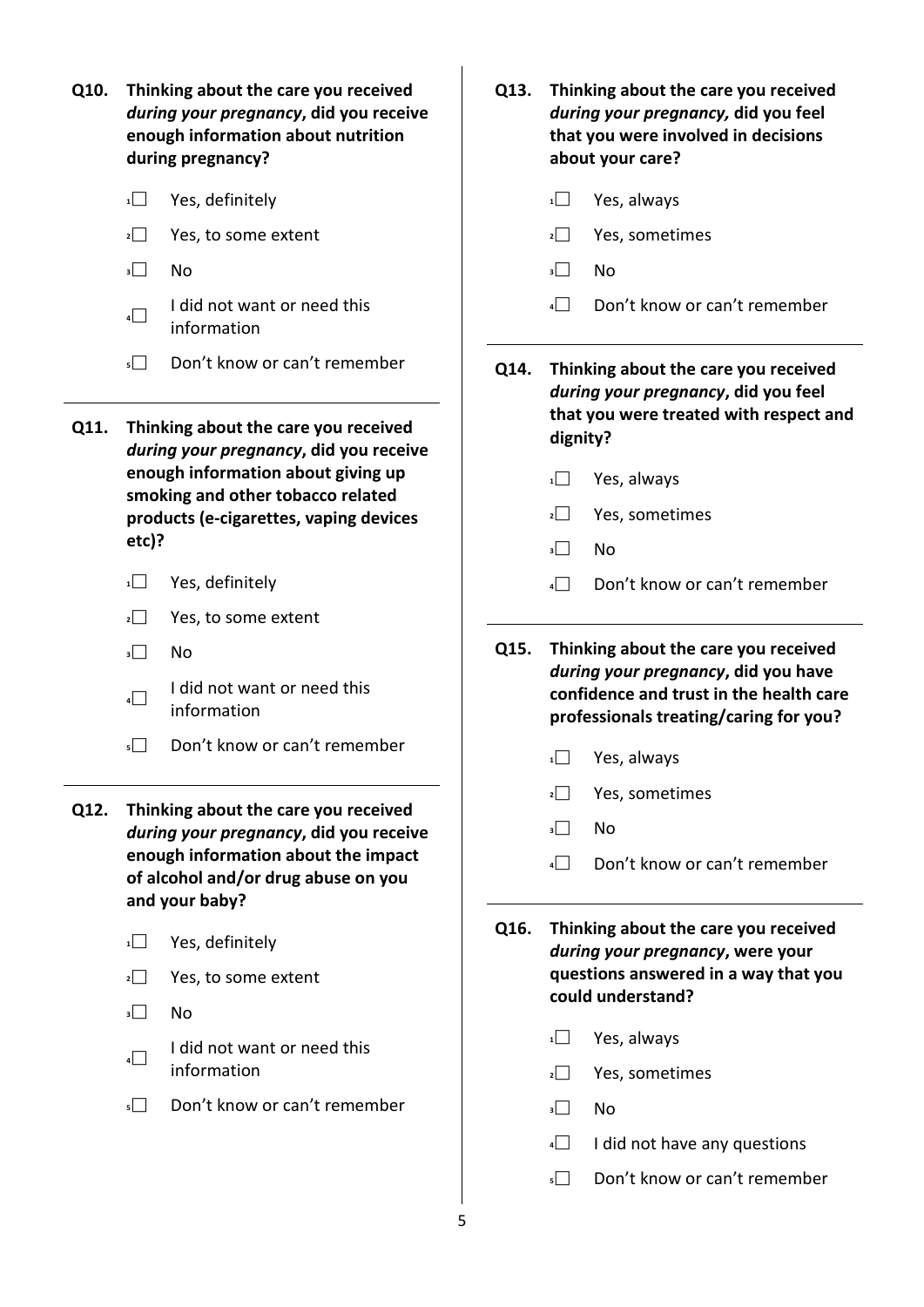- **Q17. Thinking about the care you received**  *during your pregnancy***, did you have a health care professional that you could talk to about your worries and fears?**
	- **<sup>1</sup>** Yes, always
	- **<sup>2</sup>** Yes, sometimes
	- **<sup>3</sup>** No
	- **<sup>4</sup>** I had no worries or fears
	- **5** Don't know or can't remember

## **Stage 2 - Care during your labour and birth**

The following section asks about your experiences of care **around the time of your labour and birth** of your baby. 'Birth' includes babies born vaginally or by caesarean.

#### **Q18. Thinking about the birth of your baby, was your labour induced?**

- **<sup>1</sup>** Yes
- $2 \Box$  No
- **3** Don't know or can't remember

#### **Q19. What type of birth did you have?**

- **1** A vaginal birth (no forceps or ventouse suction cup)
	- An assisted vaginal birth (e.g.,
- **2** with forceps or ventouse suction cup)
- **3** A planned caesarean birth
- **4** An unplanned caesarean birth
- **Q20. Thinking about the care you received**  *during your labour and birth***, did you feel that you were involved in decisions about your care?**
	- **<sup>1</sup>** Yes, always
	- **<sup>2</sup>** Yes, sometimes
	- **<sup>3</sup>** No
	- **4** Don't know or can't remember

**Q21. Thinking about the care you received**  *during your labour and birth***, were your questions answered in a way that you could understand?**

- **<sup>1</sup>** Yes, always
- **<sup>2</sup>** Yes, sometimes
- **<sup>3</sup>** No
- **4** I did not have any questions
- **5** Don't know or can't remember
- **Q22. Before you had any tests, procedures and treatments, were the benefits and risks explained to you in a way you could understand?**
	- **<sup>1</sup>** Yes, always
	- **<sup>2</sup>** Yes, sometimes
	- **<sup>3</sup>** No
	- **4** Don't know or can't remember

**Q23. Were you (and/or your partner or companion) left alone by health care professionals at a time when it worried you?** *Please tick all that apply*

- **1** Yes, during early labour
- **2** Yes, during the later stages of labour
- **3** Yes, during the birth
- **<sup>4</sup>** Yes, shortly after the birth
- **<sup>5</sup>** No, not at all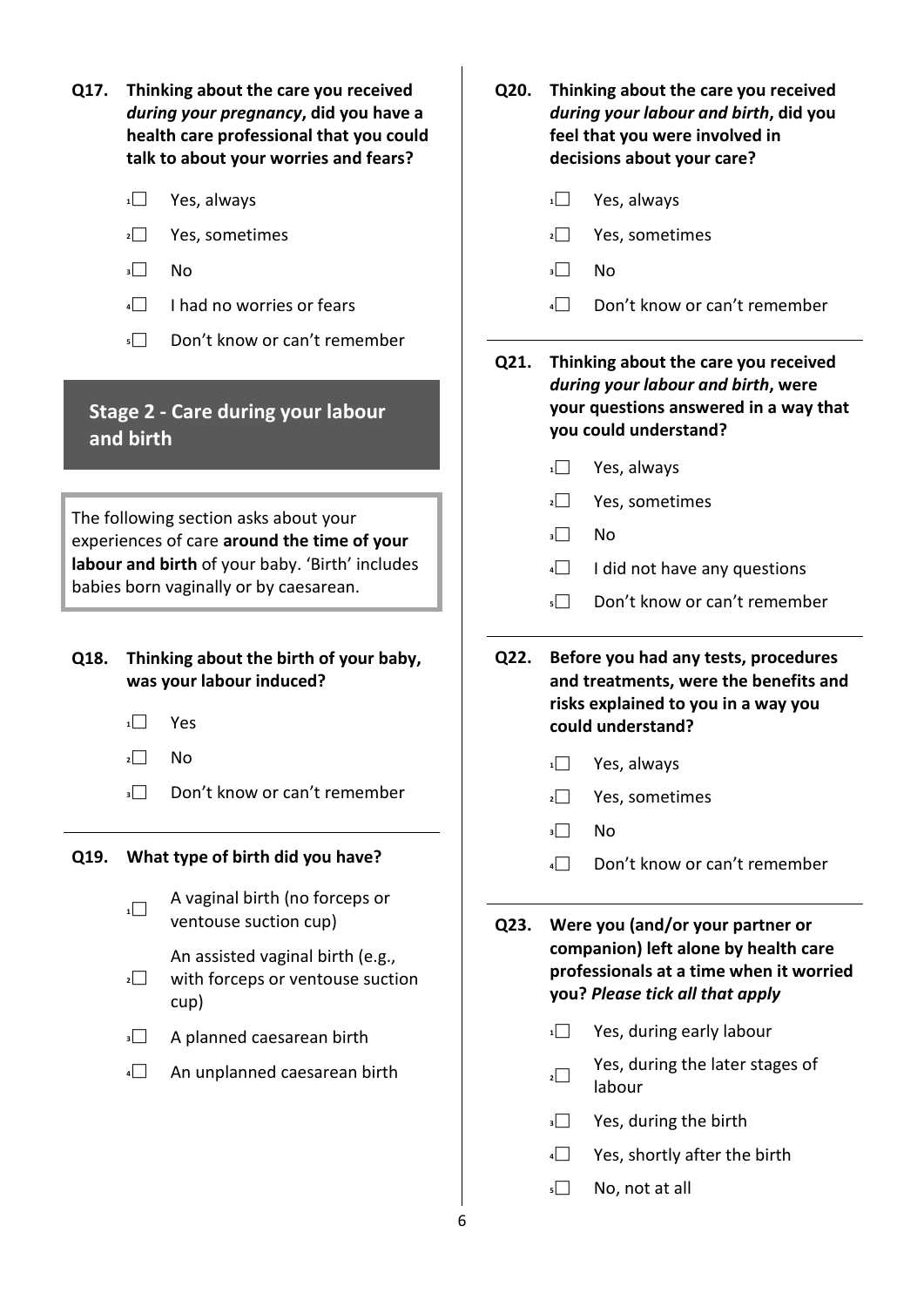| Q24. Do you think your health care      |  |  |  |  |  |
|-----------------------------------------|--|--|--|--|--|
| professionals did everything they could |  |  |  |  |  |
| to help manage your pain during         |  |  |  |  |  |
| labour and birth?                       |  |  |  |  |  |

- 1<sup>1</sup> Yes, definitely
- **2** Yes, to some extent
- **<sup>3</sup>** No
- **<sup>4</sup>** I did not need any help
- **5** Not relevant to my situation
- **6** Don't know or can't remember

**Q25. Did you have skin to skin contact (baby naked on your chest or tummy) with your baby shortly after the birth?**

- **<sup>1</sup>** Yes
- $2 \Box$  No
- **3** No, but this was not possible for medical reasons
- **4 I** did not want skin to skin contact with my baby
- **5** Don't know or can't remember
- **Q26. Was your partner and/or companion involved in your care during labour and birth as much as you wanted them to be?** 
	- **<sup>1</sup>** Yes
	- $2 \Box$  No
	- **3** They did not want to be involved/ they could not be involved
	- **4 I** did not want them to be involved
	- **<sup>5</sup>** I did not have a partner/companion with me
- **Q27. Did you have confidence and trust in the health care professionals caring for you during your labour and birth?**
	- **<sup>1</sup>** Yes, always
	- **<sup>2</sup>** Yes, sometimes
	- **<sup>3</sup>** No
	- **<sup>4</sup>** Don't know or can't remember

## **Stage 3 - Care in hospital after the birth of your baby**

*If you had a home birth and did not go to hospital, please go to Question 37.*

The following section asks about your experiences of care **in hospital after the birth of your baby**.

- **Q28. After your baby was born, did you have the opportunity to ask questions about your labour and the birth (often called 'debriefing')?**
	- 1<sup>1</sup> Yes, definitely
	- **2** Yes, to some extent
	- **<sup>3</sup>** No
	- **4** I did not have any questions
	- **5** Don't know or can't remember
- **Q29. If you needed assistance** *while you were in hospital after the birth***, were you able to get a health care professional to assist you when you needed it?**
	- **<sup>1</sup>** Yes, always
	- **<sup>2</sup>** Yes, sometimes
	- **<sup>3</sup>** No
	- **4** I did not need any assistance
	- **5** Don't know or can't remember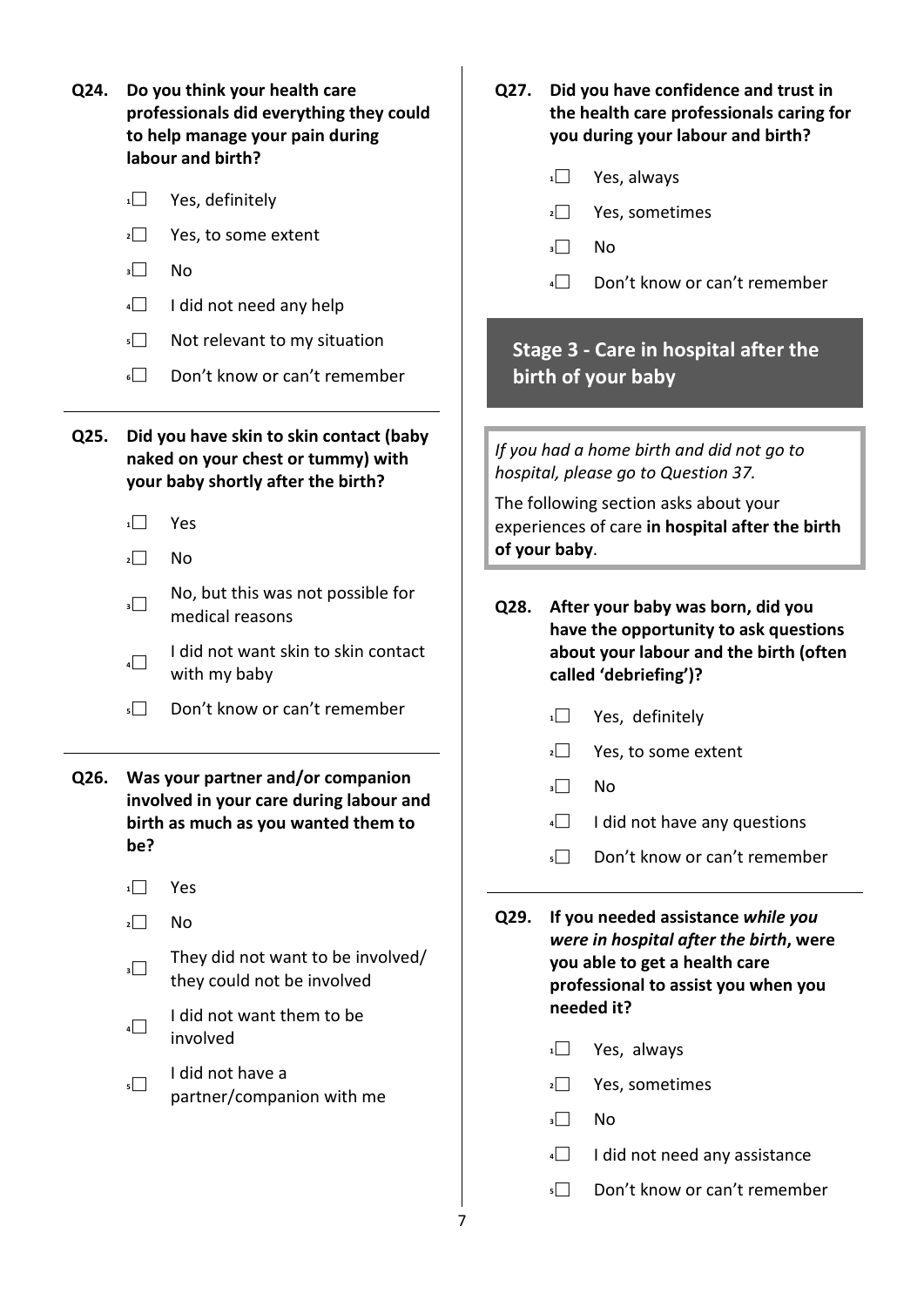| Q30. | Thinking about the care you received<br>after the birth of your baby while you<br>were in hospital, did you feel that you<br>were involved in decisions about your<br>care?<br>Yes, always<br>1<br>$\overline{2}$<br>Yes, sometimes<br>$\overline{\phantom{a}}$<br>No<br>Don't know or can't remember<br>4 | Q33. | Before you were discharged from<br>hospital, were you given information<br>about your own physical recovery?<br>Yes, definitely<br>1<br>$\overline{2}$<br>Yes, to some extent<br>3<br>No<br>No, but I did not need this<br>4<br>information<br>Don't know or can't remember<br>5 |
|------|------------------------------------------------------------------------------------------------------------------------------------------------------------------------------------------------------------------------------------------------------------------------------------------------------------|------|----------------------------------------------------------------------------------------------------------------------------------------------------------------------------------------------------------------------------------------------------------------------------------|
| Q31. | Thinking about the care you received<br>after the birth of your baby while you<br>were in hospital, did you feel that your<br>questions were answered in a way that<br>you could understand?                                                                                                               | Q34. | Before you were discharged from<br>hospital, were you given information<br>about any changes you might<br>experience with your mental health?<br>1<br>Yes, definitely                                                                                                            |
|      | Yes, always<br>1                                                                                                                                                                                                                                                                                           |      | $\overline{2}$<br>Yes, to some extent                                                                                                                                                                                                                                            |
|      | $\overline{2}$<br>Yes, sometimes                                                                                                                                                                                                                                                                           |      | 3<br>No                                                                                                                                                                                                                                                                          |
|      | $\overline{\phantom{a}}$<br>No                                                                                                                                                                                                                                                                             |      | No, but I did not need this                                                                                                                                                                                                                                                      |
|      | 4<br>I did not have any questions                                                                                                                                                                                                                                                                          |      | 4<br>information                                                                                                                                                                                                                                                                 |
|      | Don't know or can't remember<br>5                                                                                                                                                                                                                                                                          |      | Don't know or can't remember<br>5                                                                                                                                                                                                                                                |
| Q32. | Thinking about the care you received<br>after the birth of your baby while you<br>were in hospital, did you have a health<br>care professional that you could talk to<br>about your worries and fears?                                                                                                     | Q35. | Before you were discharged from<br>hospital, were you told who to contact<br>if you were worried about your health<br>or your baby's health after you left<br>hospital?                                                                                                          |
|      | Yes, always<br>1                                                                                                                                                                                                                                                                                           |      | Yes<br>1                                                                                                                                                                                                                                                                         |
|      | Yes, sometimes<br>2                                                                                                                                                                                                                                                                                        |      | No<br>$2\Box$                                                                                                                                                                                                                                                                    |
|      | No<br>3                                                                                                                                                                                                                                                                                                    |      | Don't know or can't remember<br>3                                                                                                                                                                                                                                                |
|      | I had no worries or fears<br>4                                                                                                                                                                                                                                                                             |      |                                                                                                                                                                                                                                                                                  |
|      | Don't know or can't remember<br>$5\Box$                                                                                                                                                                                                                                                                    | Q36. | Thinking about the care you received in<br>hospital, did you feel that you were<br>treated with respect and dignity?                                                                                                                                                             |
|      |                                                                                                                                                                                                                                                                                                            |      | Yes, always<br>1                                                                                                                                                                                                                                                                 |
|      |                                                                                                                                                                                                                                                                                                            |      | Yes, sometimes<br>2                                                                                                                                                                                                                                                              |
|      |                                                                                                                                                                                                                                                                                                            |      | 3<br>No                                                                                                                                                                                                                                                                          |
|      |                                                                                                                                                                                                                                                                                                            |      | Don't know or can't remember<br>4                                                                                                                                                                                                                                                |

 $\begin{matrix} \frac{1}{8} \end{matrix}$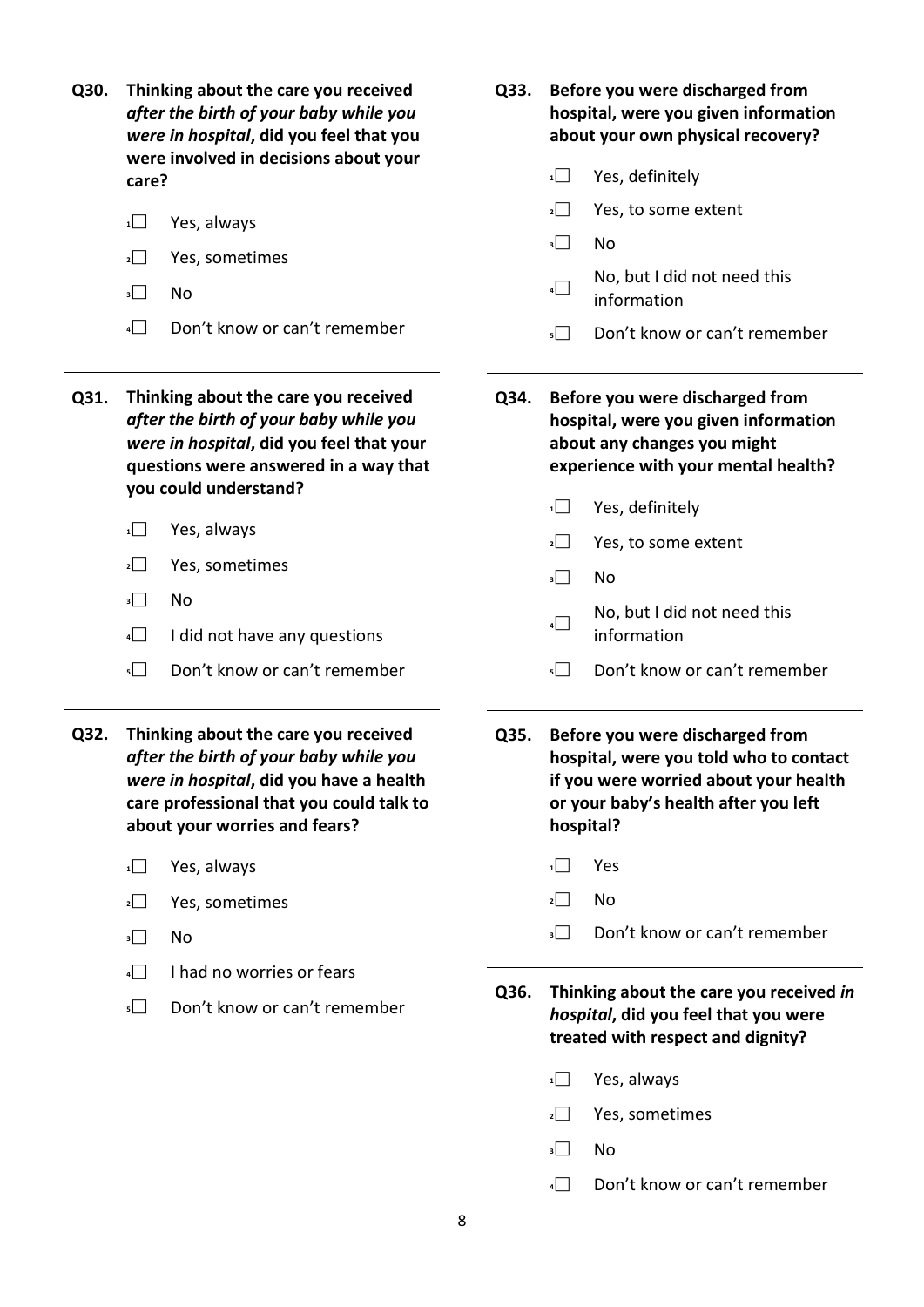**Stage 4 – Specialised care for your baby**

After birth some babies need specialist care, e.g. help with breathing, and are admitted to a neonatal unit. The following section asks about your experiences of care if **your baby was admitted to a neonatal unit.**

#### **Q37. Following the birth, did your baby spend any time in the neonatal unit?**

| $1 \quad 1$ | Yes                             | $\rightarrow$ GO TO Q38. |
|-------------|---------------------------------|--------------------------|
| $2$         | N٥                              | $\rightarrow$ GO TO Q40. |
| al.         | Don't know or<br>can't remember | $\rightarrow$ GO TO Q40. |

#### **Q38. While your baby was in the neonatal unit, did you receive enough emotional support from health care professionals?**

- **<sup>1</sup>** Yes, always
- **<sup>2</sup>** Yes, sometimes
- **<sup>3</sup>** No
- **4 I** did not want or need any emotional support
- **5** Don't know or can't remember
- **Q39. Overall, how would you rate your experience of the care your baby received in the neonatal unit?**

| I had a very poor |  |  |                |        |                |   | I had a very good |   |            |    |
|-------------------|--|--|----------------|--------|----------------|---|-------------------|---|------------|----|
| experience        |  |  |                |        |                |   |                   |   | experience |    |
|                   |  |  |                |        |                |   |                   |   |            |    |
|                   |  |  | $\overline{3}$ | Δ      | 5 <sup>2</sup> | 6 | $\overline{7}$    | Ջ |            | 10 |
|                   |  |  | $\mathbf{1}$   | $\Box$ |                |   | $\Box$            |   |            |    |

## **Stage 5 – Feeding your baby**

The following section asks about your experiences of care in terms of **feeding your baby**.

**Q40. Did your health care professionals discuss with you the different options for feeding your baby?** *Please tick all that apply*

- **1** Yes, during pregnancy
- **2** Yes, during labour or immediately after birth
- **3** Yes, after birth while in hospital
- **<sup>4</sup>** Yes, after birth while at home
- **<sup>5</sup>** No
- **6** I did not want or need discussion of different options
- **7** Don't know or can't remember
- **Q41. In the first few days after the birth, how was your baby fed?** *Please tick one box only*
	- **1** Breast milk (or expressed breast milk) only
	- **2** Both breast and formula (bottle) milk
	- **3** Formula (bottle) milk only
	- **<sup>4</sup>** Don't know or can't remember

**Q42. Were your decisions about how you wanted to feed your baby respected by your health care professionals?**

- **<sup>1</sup>** Yes, always
- **<sup>2</sup>** Yes, sometimes
- **<sup>3</sup>** No
- **4** Don't know or can't remember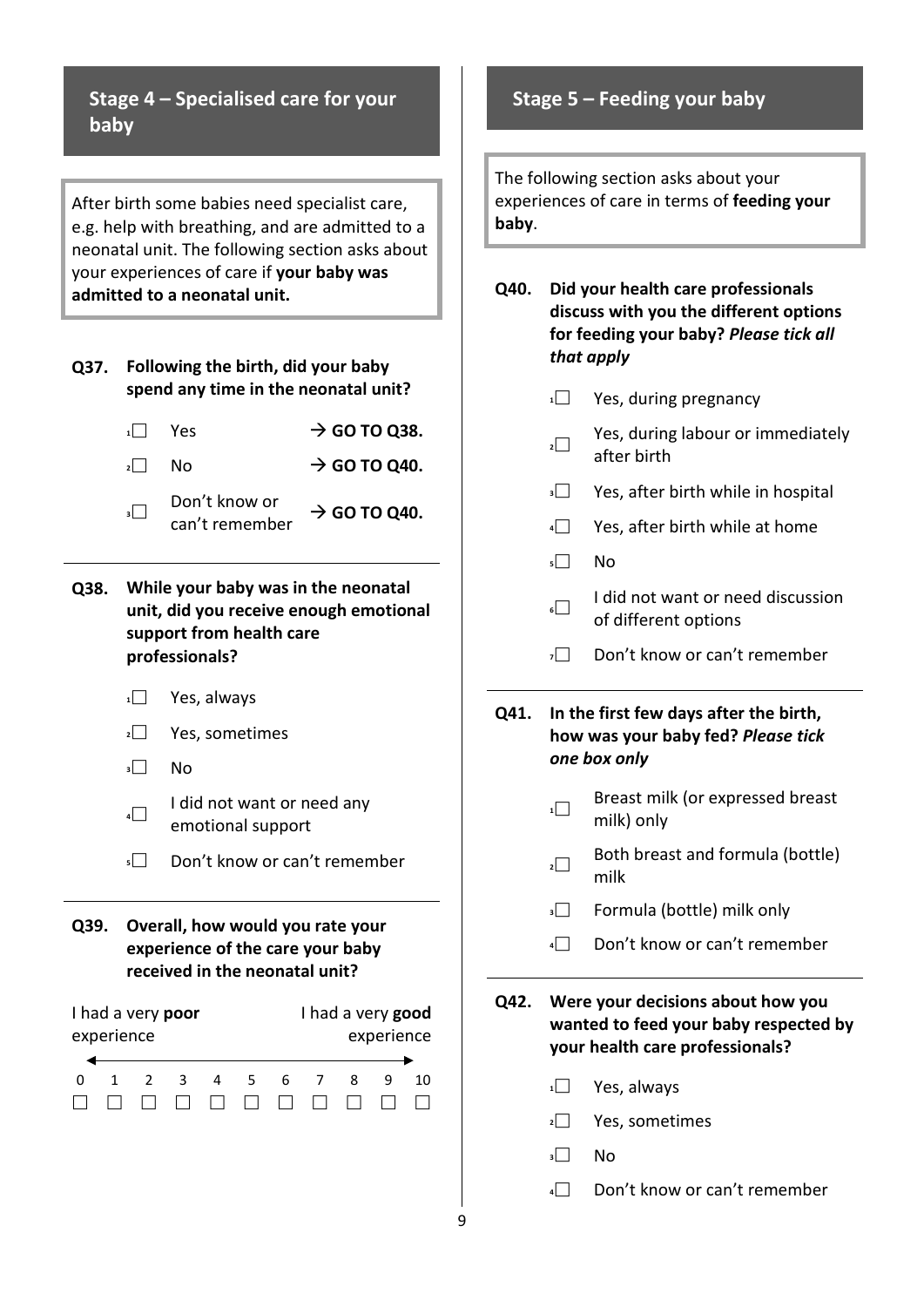**Q43.** *If you had a home birth, please go to Q44.* **During your stay in hospital, did your health care professionals give you adequate support and encouragement with feeding your baby? <sup>1</sup>** Yes, always **<sup>2</sup>** Yes, sometimes **<sup>3</sup>** No **4 I** did not want or need support and encouragement **5** Don't know or can't remember **Q44.** *At home after the birth of your baby***, did your health care professionals give you adequate support and encouragement with feeding your baby? <sup>1</sup>** Yes, always **<sup>2</sup>** Yes, sometimes **<sup>3</sup>** No **4 I** did not want or need support and encouragement **5** Don't know or can't remember **Stage 6 - Care at home after the birth of your baby** The following section asks about your experiences of care when you were **visited at home or seen by a health care professional in the community after the birth of your baby. Q45. When you were** *at home after the birth of your baby***, if you contacted a health care professional were you given the help you needed? <sup>1</sup>** Yes, always **<sup>2</sup>** Yes, sometimes **<sup>3</sup>** No **4 I** did not need any help **5** Don't know or can't remember **Q46. Since your baby's birth have you been visited at home by a public health nurse?**  $\overline{\phantom{a}}$  Yes  $\overline{\phantom{a}}$  **GO TO Q47.**  $\overline{2}$  No  $\overline{2}$  **GO TO Q50. 3** Not relevant to<br>**2** my situation  $\rightarrow$  GO TO Q50. **4** Don't know or<br>can't remember  $\rightarrow$  GO TO Q50. **Q47. Did the public health nurse take your personal circumstances into account when giving you advice? <sup>1</sup>** Yes, always **<sup>2</sup>** Yes, sometimes **<sup>3</sup>** No **<sup>4</sup>** Don't know or can't remember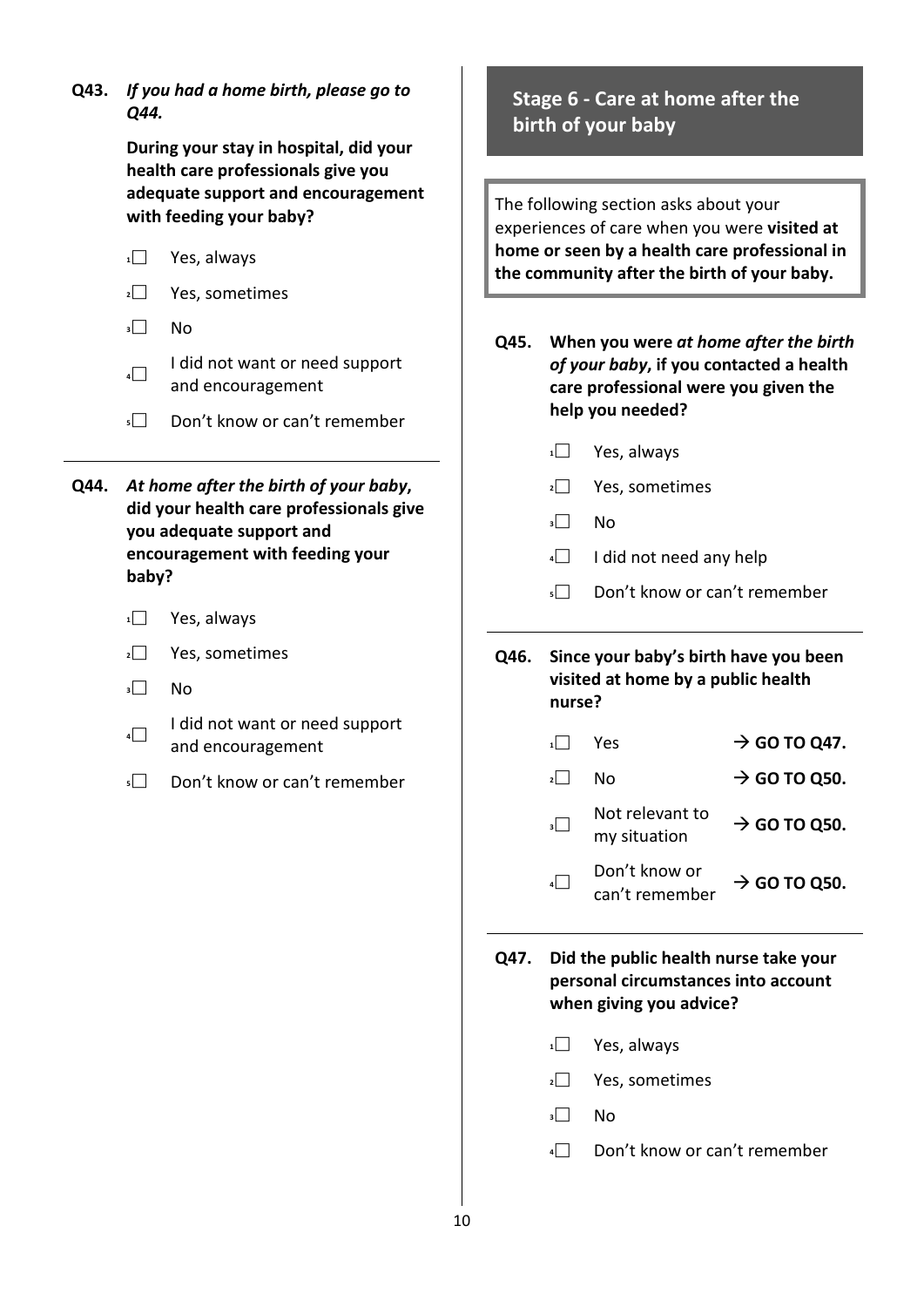| Q48. |                          | Did you feel that your questions were<br>answered by the public health nurse in<br>a way that you could understand? | Q51. | Thinking about the care you received<br>at the postnatal check-up, around 6<br>weeks after the birth, did the GP or |                                                                                                                  |  |  |
|------|--------------------------|---------------------------------------------------------------------------------------------------------------------|------|---------------------------------------------------------------------------------------------------------------------|------------------------------------------------------------------------------------------------------------------|--|--|
|      | 1                        | Yes, always                                                                                                         |      |                                                                                                                     | practice nurse/midwife spend enough<br>time talking to you about your own                                        |  |  |
|      | 2                        | Yes, sometimes                                                                                                      |      |                                                                                                                     | physical health?                                                                                                 |  |  |
|      | $\overline{\phantom{a}}$ | No                                                                                                                  |      | 1                                                                                                                   | Yes, definitely                                                                                                  |  |  |
|      | 4                        | I did not have any questions                                                                                        |      | $\overline{2}$                                                                                                      | Yes, to some extent                                                                                              |  |  |
|      | $\overline{\phantom{a}}$ | Don't know or can't remember                                                                                        |      | 3                                                                                                                   | No                                                                                                               |  |  |
| Q49. |                          | Did you receive help and advice from<br>the public health nurse about your<br>baby's health and progress?           |      | 4<br>$5$                                                                                                            | I have not had a postnatal check-<br>up<br>Don't know or can't remember                                          |  |  |
|      | 1                        | Yes, definitely                                                                                                     | Q52. |                                                                                                                     | Thinking about the care you received                                                                             |  |  |
|      | $\overline{2}$           | Yes, to some extent                                                                                                 |      |                                                                                                                     | at the postnatal check-up, did the GP                                                                            |  |  |
|      | 3                        | No                                                                                                                  |      |                                                                                                                     | or practice nurse/midwife spend<br>enough time talking to you about your                                         |  |  |
|      | 4                        | I did not need any help                                                                                             |      |                                                                                                                     | own mental health?                                                                                               |  |  |
|      | $\overline{\phantom{a}}$ | Don't know or can't remember                                                                                        |      | 1                                                                                                                   | Yes, definitely                                                                                                  |  |  |
|      |                          |                                                                                                                     |      | 2                                                                                                                   | Yes, to some extent                                                                                              |  |  |
| Q50. |                          | Did your baby receive a 2-week check-                                                                               |      | $\overline{\phantom{a}}$                                                                                            | No                                                                                                               |  |  |
|      | (GP)?                    | up with your General Practitioner                                                                                   |      | $\vert$                                                                                                             | I have not had a postnatal check-<br>up                                                                          |  |  |
|      | $\overline{1}$           | Yes                                                                                                                 |      | $\vert$                                                                                                             | Don't know or can't remember                                                                                     |  |  |
|      | $\overline{2}$           | No, I did not know about the<br>check-up                                                                            | Q53. |                                                                                                                     |                                                                                                                  |  |  |
|      | $\overline{\phantom{a}}$ | No, I knew about the check-up<br>but did not attend                                                                 |      |                                                                                                                     | Did you feel that your questions were<br>answered by the GP or practice<br>nurse/midwife in a way that you could |  |  |
|      | $4\Box$                  | I attended another health care<br>professional for the 2-week<br>check-up                                           |      | 1                                                                                                                   | understand?<br>Yes, always                                                                                       |  |  |
|      | $\overline{\phantom{a}}$ | Not relevant to my situation                                                                                        |      | $\mathbf{2}$                                                                                                        | Yes, sometimes                                                                                                   |  |  |
|      | $\overline{\phantom{0}}$ | Don't know or can't remember                                                                                        |      | 3                                                                                                                   | No                                                                                                               |  |  |
|      |                          |                                                                                                                     |      | 4                                                                                                                   | I did not have any questions                                                                                     |  |  |
|      |                          |                                                                                                                     |      | 5                                                                                                                   | Don't know or can't remember                                                                                     |  |  |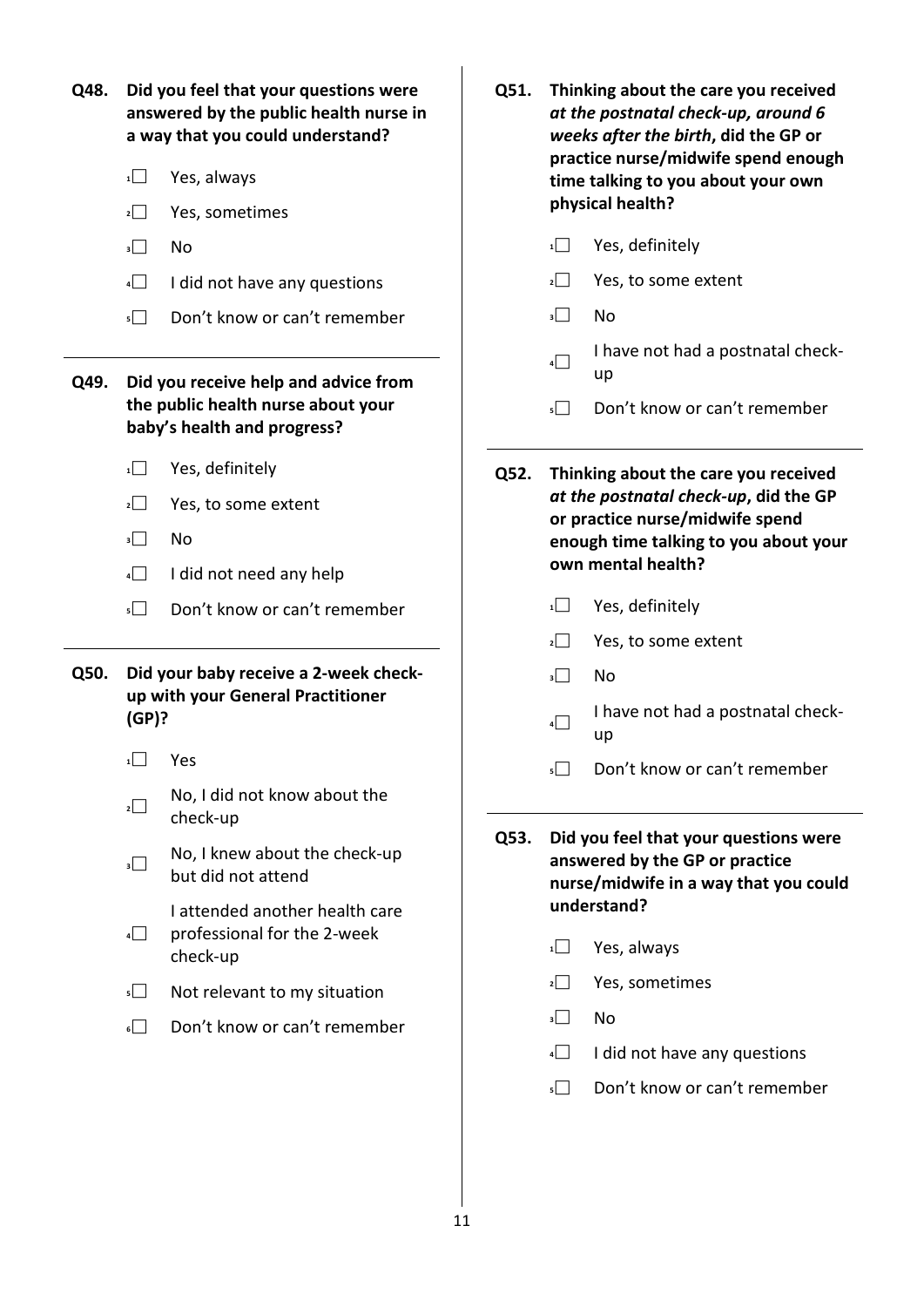| Q54. | Since the birth of your baby, did you<br>feel that you were adequately<br>informed about vaccinations?<br>Yes, definitely<br>1<br>$\overline{2}$<br>Yes, to some extent<br>3<br>No | Q58.                            | Thinking about the care you received<br>at home after the birth of your baby,<br>did you feel that you were treated with<br>respect and dignity?<br>$\frac{1}{1}$<br>Yes, always<br>Yes, sometimes<br>$\overline{2}$<br>No<br>3 |
|------|------------------------------------------------------------------------------------------------------------------------------------------------------------------------------------|---------------------------------|---------------------------------------------------------------------------------------------------------------------------------------------------------------------------------------------------------------------------------|
|      | No, but I did not need this<br>$4\Box$<br>information<br>Don't know or can't remember<br>$5\Box$                                                                                   |                                 | Don't know or can't remember<br>4                                                                                                                                                                                               |
| Q55. | Did you use local support groups e.g.<br>mother and baby groups, feeding<br>support groups, etc?                                                                                   |                                 | Stage 7 - Overall Care                                                                                                                                                                                                          |
|      | 1<br>Yes<br>$\overline{2}$<br>No<br>Don't know or can't remember<br>$\overline{\phantom{a}}$                                                                                       | Q59.                            | Thinking about your overall care, if you<br>wanted to give feedback or make a<br>complaint, did you know how and<br>where to do so?<br>Yes<br>1                                                                                 |
| Q56. | Thinking about the care you received<br>at home after the birth of your baby,<br>did you have confidence and trust in<br>the health care professionals caring for<br>you?          |                                 | No<br>$\vert$  <br>I did not wish to give feedback or<br>3<br>make a complaint                                                                                                                                                  |
|      | $\overline{1}$<br>Yes, always<br>Yes, sometimes<br>$\overline{2}$<br>$\overline{\phantom{a}}$<br>No<br>Don't know or can't remember<br>$4\Box$                                     | Q60.                            | Overall, how would you rate your<br>experience of the care you and your<br>baby received during pregnancy,<br>labour and birth and after your baby<br>was born?                                                                 |
| Q57. | Thinking about the care you received<br>at home after the birth of your baby,<br>did you feel that you were involved in<br>decisions about your health?                            | experience<br>0<br>$\mathbf{1}$ | I had a very poor<br>I had a very good<br>experience<br>9<br>$\overline{2}$<br>5<br>8<br>3<br>4<br>6<br>7<br>10<br>$\perp$                                                                                                      |
|      | Yes, always<br>$\mathbf{1}$<br>$\overline{2}$<br>Yes, sometimes<br>$\overline{\phantom{a}}$<br>No                                                                                  |                                 |                                                                                                                                                                                                                                 |

**<sup>4</sup>** Don't know or can't remember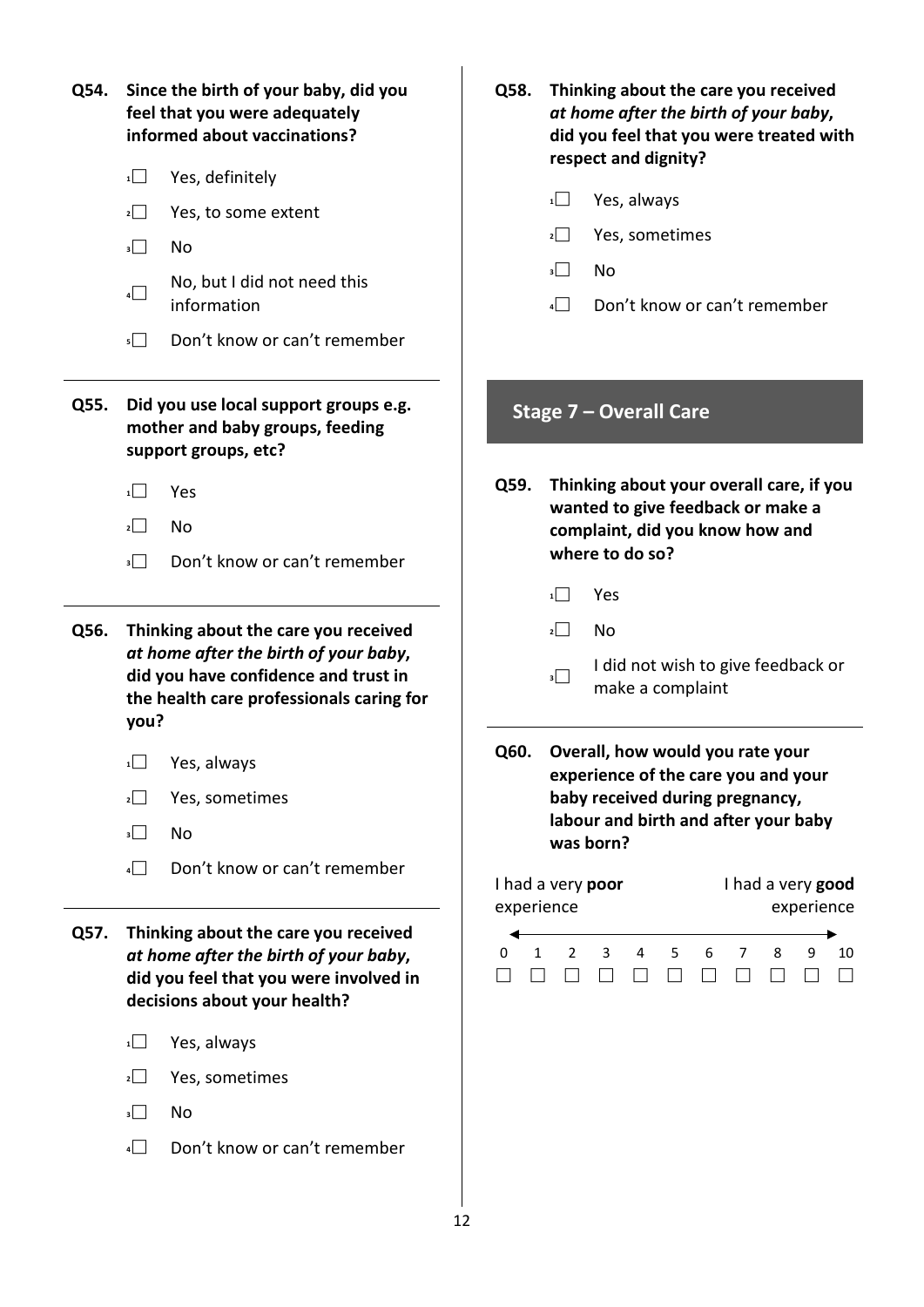Please note that the comments you provide will be looked at in full by the National Care Experience Programme. We will remove any information that could identify you before publishing any of your feedback.

**Q61. What was particularly good about your maternity care?** 

**Q62. Was there anything that could be improved?** 

#### **Q63. Were there any other important parts of your maternity care experience that are not covered by the questions in this survey?**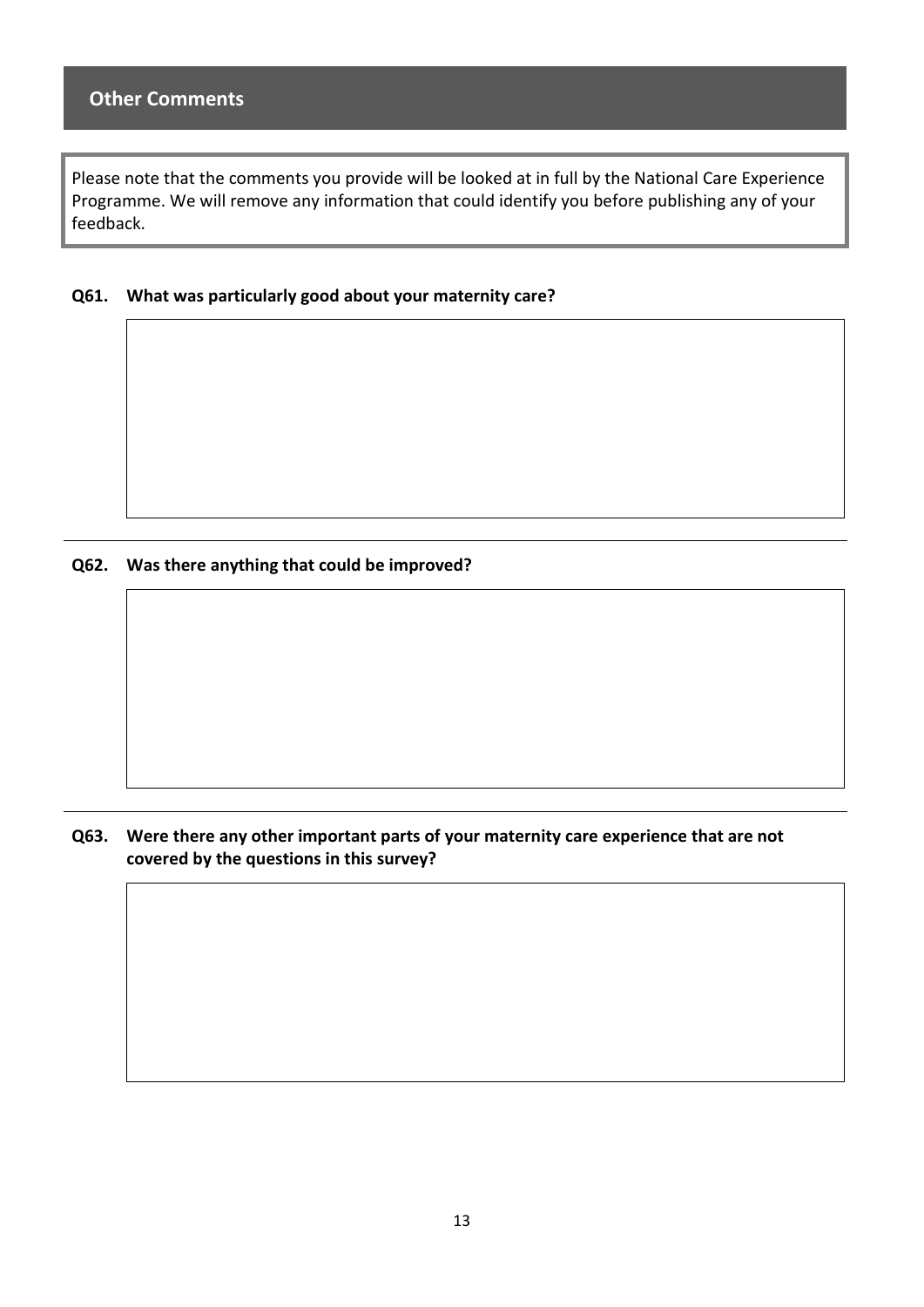## **Stage 8 – You and your household**

The following questions will help us to describe the women taking part in the survey and to find out whether or not the care offered to women is the same regardless of their background or circumstances.

#### **Q64. What year were you born?**



#### **Q65. How many babies have you given birth to before this pregnancy?**

- **<sup>1</sup>** None
- $\sqrt{2}$  1 or 2
- $\sqrt{3}$  3 or more

#### **Q66. What is your ethnic group?**

#### White:

- **<sup>1</sup>** Irish
- **<sup>2</sup>** Irish Traveller
- **<sup>3</sup>** Roma
- **4** Any other White background Black or Black Irish:
- **<sup>5</sup>** African
- **6** Any other Black background Asian or Asian Irish:
- **<sup>7</sup>** Chinese
- **<sup>8</sup>** Indian/ Pakistani/ Bangladeshi
- **Pany other Asian background**

Other, including mixed group/background:

- **<sup>10</sup>** Arabic
- **<sup>11</sup>** Mixed, *please specify*
- **<sup>12</sup>** Other, *please write your ethnic group here:*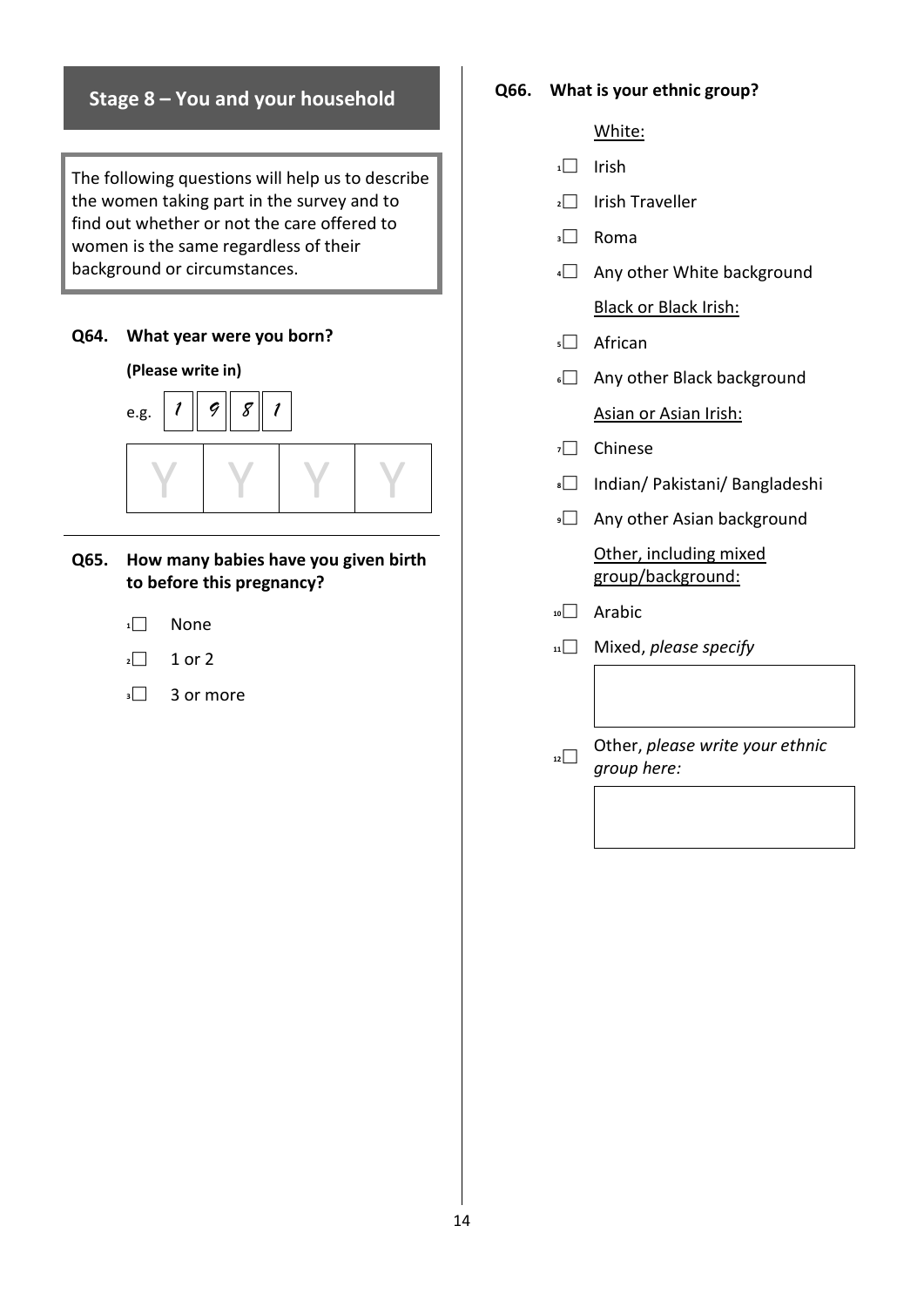## **Q67. What is your county of residence?**

|            | Carlow  | 8    | Kerry    | $15$ | Louth     | 22   | Tipperary |
|------------|---------|------|----------|------|-----------|------|-----------|
| 2 I        | Cavan   | ا او | Kildare  | 16   | Mayo      | 23   | Waterford |
| 3          | Clare   | $10$ | Kilkenny | $17$ | Meath     | 24 I | Westmeath |
| 4          | Cork    | 11   | Laois    | 18   | Monaghan  | 25 L | Wexford   |
| 5 <u> </u> | Donegal | 12   | Leitrim  | 19   | Offaly    | 26 I | Wicklow   |
| 6          | Dublin  | 13   | Limerick | $20$ | Roscommon |      |           |
| <b>7</b>   | Galway  | 14   | Longford | 21   | Sligo     |      |           |

## **Q68. Do you have any of the following on a long-term basis?**  *Please tick all that apply*

| $\overline{1}$           | Blindness or a serious vision<br>impairment                                    |         | Difficulty in dressing, bathing or<br>getting around inside the home |
|--------------------------|--------------------------------------------------------------------------------|---------|----------------------------------------------------------------------|
| $\overline{2}$           | Deafness or a serious hearing<br>impairment                                    | $\vert$ | Difficulty in going outside home<br>alone                            |
| $\overline{\phantom{a}}$ | A condition that substantially limits<br>one or more basic physical activities | ⊔و      | Difficulty in working or attending<br>school/college                 |
|                          | An intellectual disability                                                     | $_{10}$ | Difficulty in taking part in other<br>activities                     |
| $\overline{\phantom{a}}$ | Difficulty in learning, remembering<br>or concentrating                        | 11      | Other disability, including chronic<br>illness                       |
| $\overline{\phantom{0}}$ | Mental health, psychological or<br>emotional condition                         | 12      | None of the above                                                    |
|                          |                                                                                |         |                                                                      |

#### **THANK YOU FOR YOUR HELP WITH THIS VERY IMPORTANT NATIONAL SURVEY**

\_\_\_\_\_\_\_\_\_\_\_\_\_\_\_\_\_\_\_\_\_\_\_\_\_\_\_\_\_\_\_\_\_\_\_\_\_\_\_\_\_\_\_\_\_\_\_\_\_\_\_\_\_\_\_\_\_\_\_\_\_\_\_\_\_\_\_\_\_\_\_\_\_\_\_\_\_\_\_\_\_\_\_\_\_\_\_\_\_\_\_\_